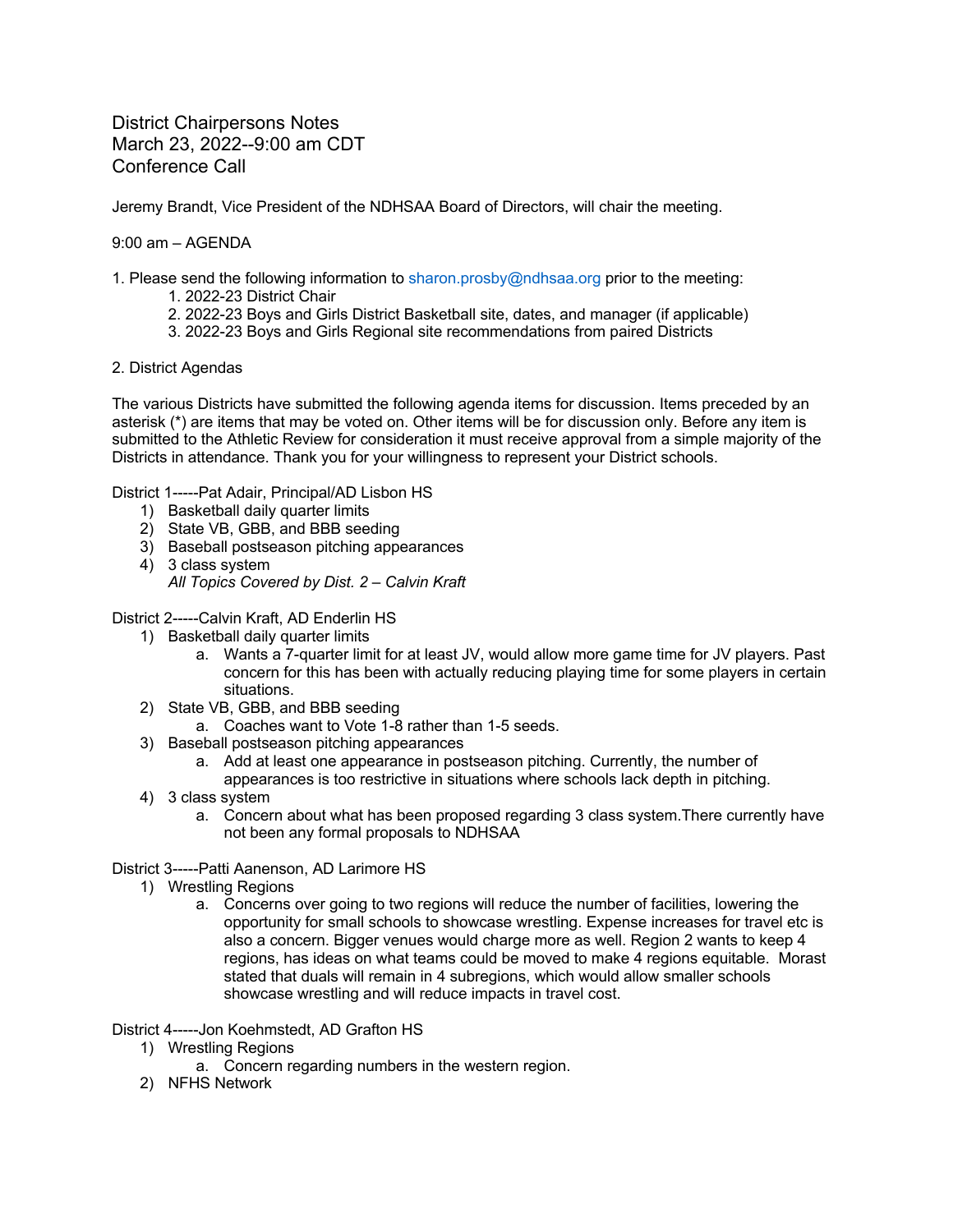- a. Concerned that Your Live Event can't broadcast if NFHS camera is present in a gym during postseason. Currently NFHS has a postseason contract with NDHSAA for postseason events.
- 3) Volleyball warmups
	- a. Letting clock run during captains meeting, similar to basketball. Morast clarified, stating that is indeed the current rule and the clock should be running during captains meeting.

District 5-----Allison Radermacher, AD Ellendale HS

- 1) Announce region senior athletes of the year during state tournament awards ceremonies\*
	- a. Want recognition for region senior athletes at state tournaments to come back, was removed due to covid pandemic and was not brought back. Announcing would be the bare minimum.
	- b. PASSES 15-0
- 2) Announce all individual players on each team following their final game at the state tournament\*
	- a. Wants to recognize all individual players from each team after their last game of postseason again, was lost during covid.
		- b. Time constraints are an issue, would lengthen awards ceremonies. Dakotabowl would realistically need to start at 8:00am due to broadcasting constraints.
		- c. FAILS 7-8
- 3) Add awards for all place winners at region tournaments for individual sports\*
	- a. Discussed at golf and track region meets. Want awards for all state qualifiers, not just top 3.
	- b. Motion by Fluhrer to amend to "state qualifiers" rather than "place winners", second by Slag. Amendment PASSES 14-1.
	- c. Vote on "Add awards for all state qualifier at region tournaments for individual sports." PASSES 14-1.
- District 6-----Ryan Larson, AD Kidder County HS No items
- District 7-----Rick Smith, AD Four Winds HS No items
- District 8-----Brad Fitzgerald, AD St. John HS No items
- District 9-----Jerome Slag/AD New Salem-Almont HS
	- 1) Hardship/transfer rule
		- a. Concern that hardship rule can be worked around to easily by moving. Wants language to make an individual ineligible if a hardship case has been denied. This would require a bylaw amendment.
- District 10-----Sheila Schlafmann, Superintendent Turtle Lake-Mercer HS No items
- District 11-----Steve Dunrud, AD Bottineau HS No items
- District 12-----Layne Fluhrer, AD Glenburn HS No items
- District 13-----Kelly Pierce, AD New England HS
	- 1) Region tournament awards stipend
		- a. Wants stipend increased from \$200 to \$350 per tournament.
	- 2) State VB, GBB, and BBB seeding
		- a. In favor or seeding 1-8, expanding to all team state tournaments